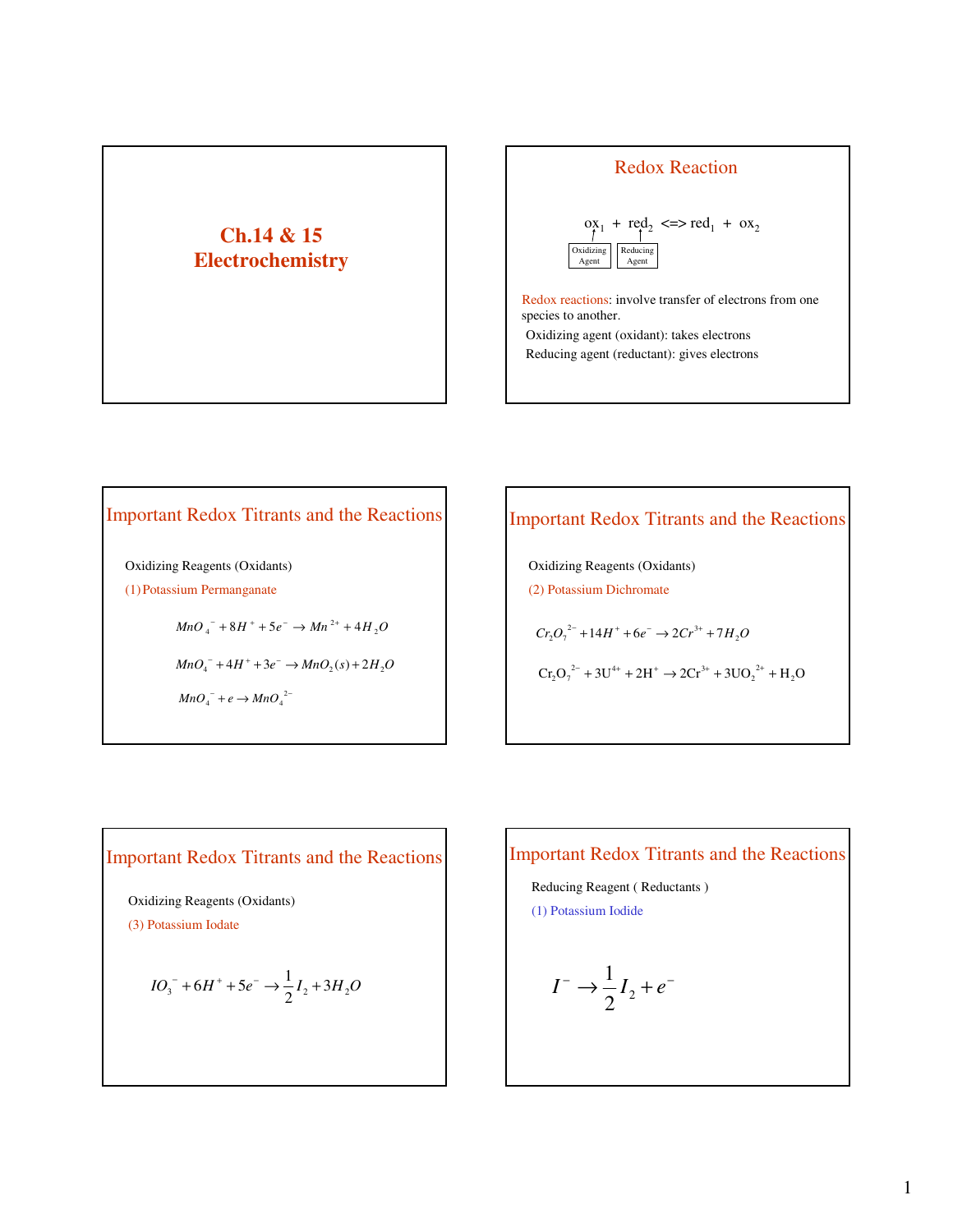

Reducing Reagent ( Reductants )

(2) Sodium Thiosulfate

$$
2S_2O_3^2 \longrightarrow S_4O_6^{2} + 2e
$$

## 1. Write down the (two half) reactions. 2. Balance the (half) reactions (Mass and Charge): a. Start with elements other than H and O. b. Balance O by adding water. c. balance H by adding H<sup>+</sup> . d. Balancing charge by adding electrons. Balance Redox Reactions (Half Reactions)

(3. Multiply each half reaction to make the number of electrons equal.

4. Add the reactions and simplify.)



#### Example: Balance

 $Sn^{2+}$  + Fe<sup>3+</sup> <=>  $Sn^{4+}$  + Fe<sup>2+</sup>  $Fe^{2+}$  + MnO<sub>4</sub> <=>  $Fe^{3+}$  + Mn<sup>2+</sup>







$$
Work = -\Delta G = E \times q
$$

$$
\Delta G = -nFE
$$

- A spontaneous reaction (∆G<0) E>0
- Think: how the equilibrium constant can be related to free energy?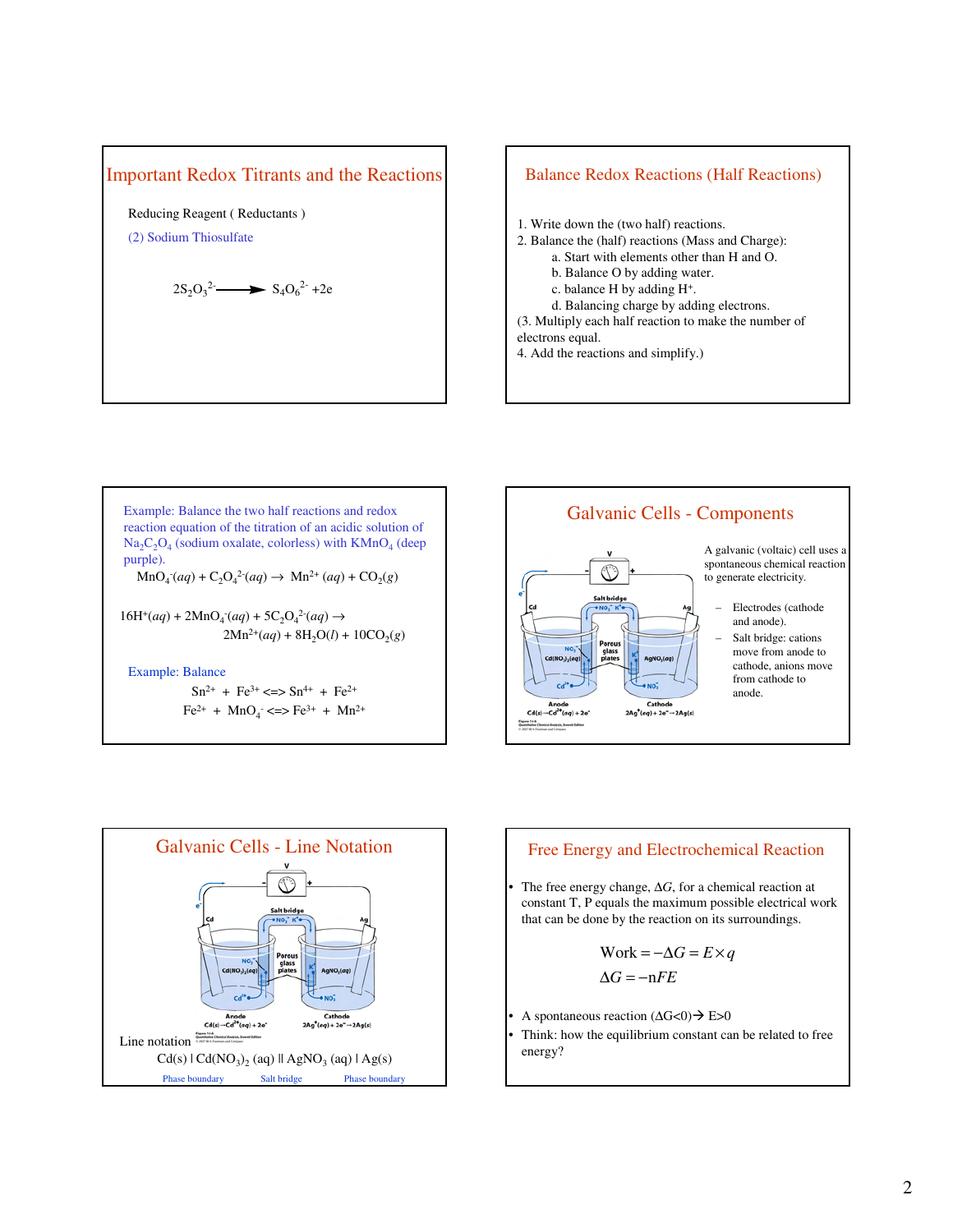







|                                                                         | <b>Reaction</b>                                                                          | $E^*(V)$                 | $E^{cc}$ (V) |
|-------------------------------------------------------------------------|------------------------------------------------------------------------------------------|--------------------------|--------------|
|                                                                         | $O_2 + 4H^+ + 4e^- = 2H_2O$                                                              | $+1.229$                 | $+0.816$     |
|                                                                         | $Fe^{3+} + e^{-} = Fe^{2+}$                                                              | $+0.771$                 | $+0.771$     |
|                                                                         | $1. + 2e^- = 21^-$                                                                       | $+0.535$                 | $+0.535$     |
|                                                                         | Cytochrome $a$ (Fe <sup>3+</sup> ) + e <sup>-</sup> = eytochrome $a$ (Fe <sup>2+</sup> ) | $+0.290$                 | $+0.290$     |
| Formal potential,<br>$E^{\prime\prime}$ , meant to<br>define potentials | $O_2(g) + 2H^+ + 2e^- \rightleftharpoons H_2O_2$                                         | $+0.695$                 | $+0.281$     |
|                                                                         | Cytochrome $c$ (Fe <sup>3+</sup> ) + $e^-$ = cytochrome $c$ (Fe <sup>2+</sup> )          | $\overline{\phantom{a}}$ | $+0.254$     |
|                                                                         | 2,6-Dichlorophenolindophenol + $2H^+ + 2e^- =$                                           |                          |              |
|                                                                         | reduced 2.6-dichlorophenolindophenol                                                     |                          | $+0.22$      |
|                                                                         | Dehydroascorbate + $2H^+ + 2e^- =$ ascorbate + H-O                                       | $+0.390$                 | $+0.058$     |
|                                                                         | Fumarate + $2H^+$ + $2e^-$ = succinate                                                   | $+0.433$                 | $+0.011$     |
| under conditions<br>of biochemistry                                     | Methylene blue + $2H^+ + 2e^-$ = reduced product                                         | $+0.532$                 | $+0.011$     |
|                                                                         | Glyoxylate + $2H^{+}$ + $2e^{-}$ on glycolate                                            | $\sim$                   | $-0.090$     |
|                                                                         | Oxaloacetate + $2H^+ + 2e^-$ = malate                                                    | $+0.330$                 | $-0.102$     |
|                                                                         | Pyruvate + $2H^+$ + $2e^-$ = lactate                                                     | $+0.224$                 | $-0.190$     |
|                                                                         | Riboflavin + $2H^+$ + $2e^-$ = reduced riboflavin                                        | $\overline{\phantom{a}}$ | $-0.208$     |
|                                                                         | $FAD + 2H^+ + 2e^-$ on $FADH$ ,                                                          | $\sim$                   | $-0.219$     |
|                                                                         | (Glutathione-S), + $2H^+ + 2e^- = 2$ glutathione-SH                                      | $\sim$                   | $-0.23$      |
|                                                                         | Safranine T + $2e^-$ on leucosafranine T                                                 | $-0.235$                 | $-0.289$     |
|                                                                         | $(C_eH_1S_1)$ , + 2H <sup>+</sup> + 2e <sup>-</sup> = 2C <sub>e</sub> H <sub>2</sub> SH  | $\overline{\phantom{a}}$ | $-0.30$      |
|                                                                         | $NAD^+ + H^+ + 2e^- \rightleftharpoons NADH$                                             | $-0.105$                 | $-0.320$     |
|                                                                         | $NADP^+ + H^+ + 2e^- \rightleftharpoons NADPH$                                           | -                        | $-0.324$     |
|                                                                         | Cystine + $2H^+$ + $2e^-$ on 2 cysteine                                                  |                          | $-0.340$     |
|                                                                         | Acetoacetate + $2H^+$ + $2e^-$ = 1.8-hydroxybutyrate                                     | $\sim$                   | $-0.346$     |
|                                                                         | Xanthine + $2H^+ + 2e^-$ = hypoxanthine + H <sub>2</sub> O                               |                          | $-0.371$     |
|                                                                         | $2H^+ + 2e^- = H_2$                                                                      | 0.000                    | $-0.414$     |
|                                                                         | Gluconate + $2H^+$ + $2e^-$ an glucose + $H_2O$                                          |                          | $-0.44$      |
|                                                                         | $SO_1^2^- + 2e^- + 2H^+ = SO_1^2^- + H_2O$                                               |                          | $-0.454$     |
|                                                                         | $2SO_1^2$ + $2e^-$ + $4H^+$ = $S_2O_1^2$ + $2H_2O$                                       |                          | $-0.527$     |

## Potentiometry

- **Potentiometry**: the use of electrodes to measure voltages from chemical reactions.
- **Electroactive species**: can donate or accept electrons at an electrode; can be measured as the part of a galvanic cell (analyte)
- **Reference electrode**: we then connect the analyte halfreaction to a second cell with a fixed composition (known potential), the 2nd half-cell is called reference electrode.
- **Indicator electrode**: responds to analyte
	- **-** Metal electrodes: inert metals, e.g., Pt, Au
		- Ion-selective electrodes: respond to specific analytes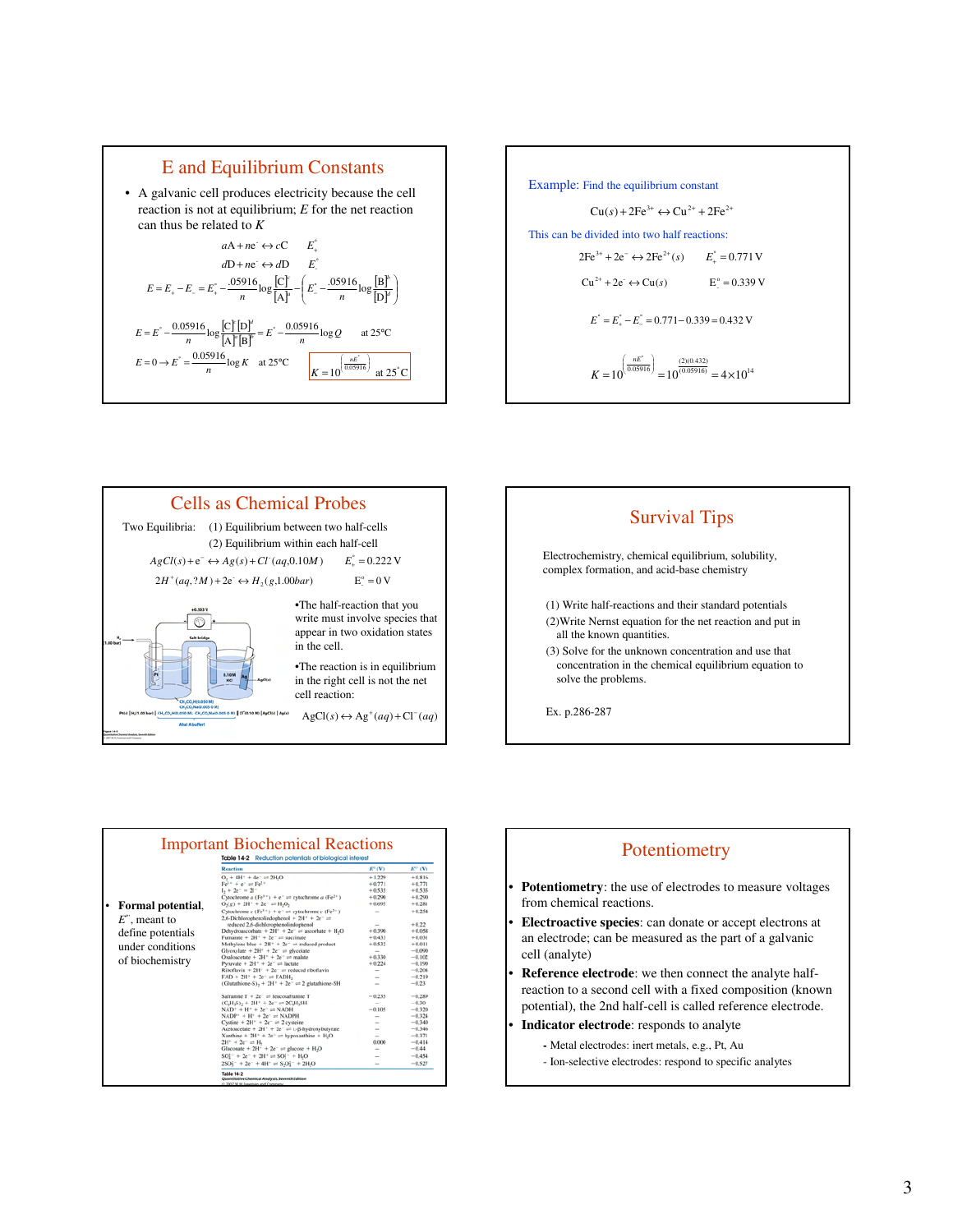









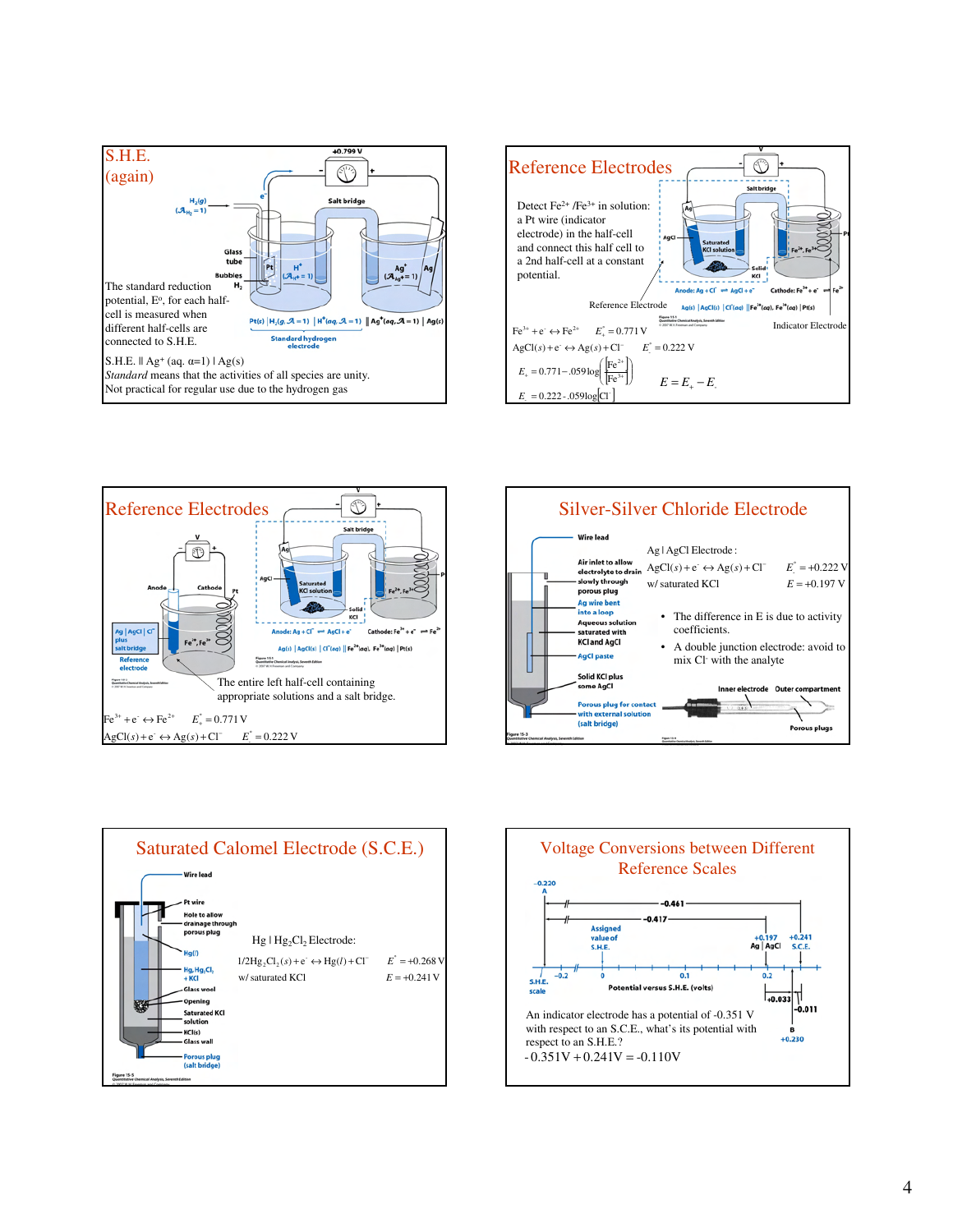## Indicator Electrodes - Metal Electrodes

- Metal electrodes: develop potential in response to a redox reaction on their surface
- Pt is mostly inert, not participating in reactions – It simply allows electron transfer to/from solution
- Platinum is the most common metal indicator electrode Gold is also an inert metal indicator electrode
- Carbon electrodes are often used because many redox reactions are very fast on a carbon surface

#### Indicator Electrodes-Metal electrodes

- Metal electrodes: develop potential in response to a redox reaction on their surface
- Inert metal indicator electrode: allows electron transfer to/from the solution but not participating in reactions, e.g., Pt (the most common one), Au.









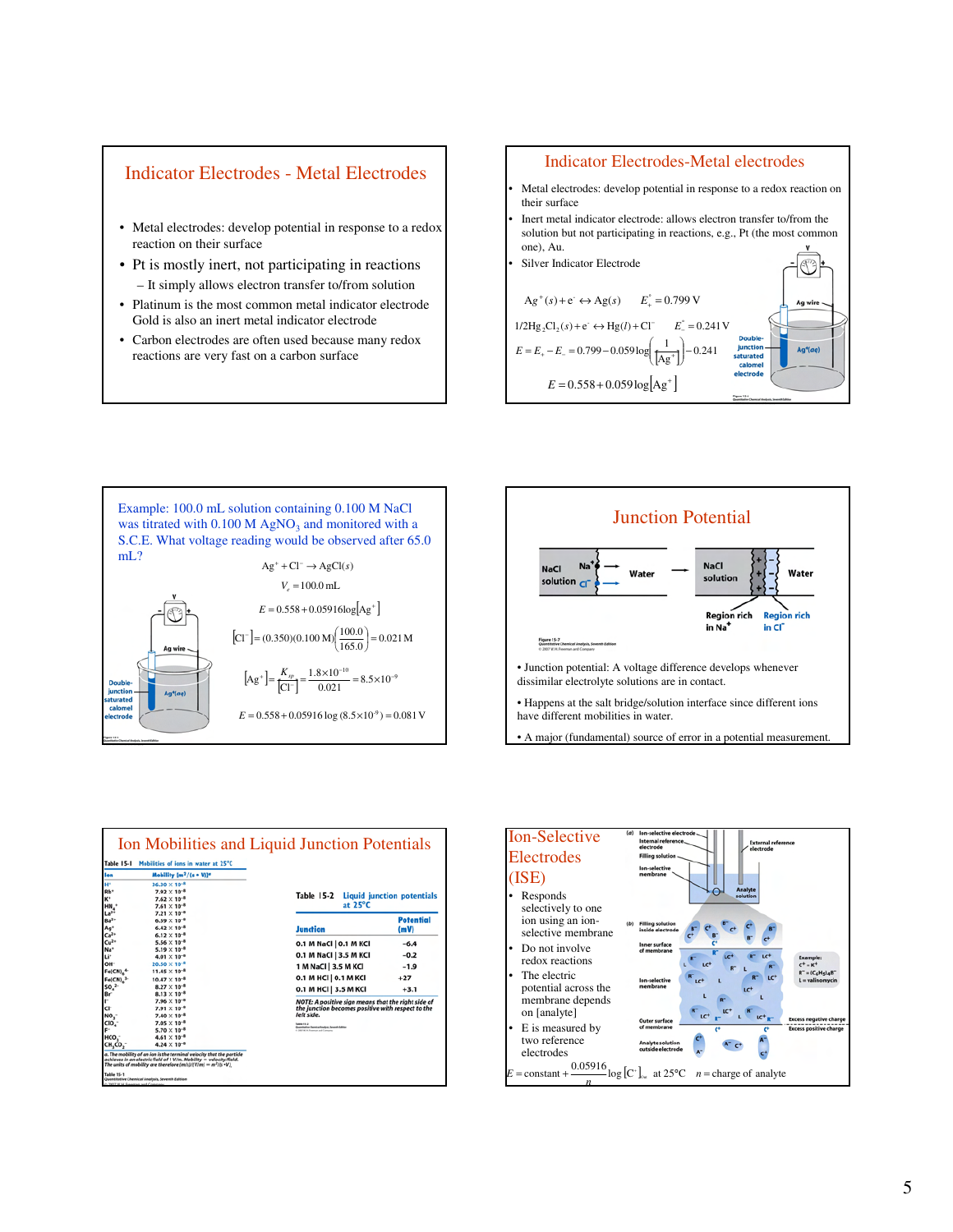



#### Errors in pH Measurement

- 1. Calibration standards (±0.01 pH)
- 2. Junction potential (~0.01 pH)
- 3. Junction potential drift (recalibrate every 2 hrs)
- 4. Sodium error (when  $[H^+]$  is low and  $[Na^+]$  is high)
- 5. Acid error (strong acid, the glass surface is saturated with  $H^+$ )
- 6. Equilibration time (~30s with adequate stirring)
- 7. Hydration of glass (A dry electrode requires several hours of soaking)
- 8. Temperature (calibrate at same *T* as measurement)
- 9. Cleaning (remove hydrophobic liquid)

#### Selectivity Coefficient

| $\frac{1}{\text{response to A}}$<br>$k_{A,X}$ =<br>relative response of<br>the electrode to<br>$k_{\scriptscriptstyle{\textrm{K}^+,\textrm{Na}^+}}$ =1×10 <sup>-5</sup><br>different species         |  |
|------------------------------------------------------------------------------------------------------------------------------------------------------------------------------------------------------|--|
|                                                                                                                                                                                                      |  |
|                                                                                                                                                                                                      |  |
| $k_{\scriptscriptstyle\rm{K}^+,\rm{Cs}^+} = 0.44$<br>• The smaller $k$ is, the<br>$k_{\rm K^+,Rb^+} = 2.8$<br>less interference there<br>is due to ion $X$<br>Response of ion - selective electrode: |  |
| $E = \text{constant} \pm \beta \left( \frac{0.0592}{\text{log} \left[ a_{\text{A}} + \sum (k_{\text{A}x} a_x \right] \right]} \text{ at } 25^{\circ} \text{C}$                                       |  |

## Specifications for Electrochemical **Techniques**

#### Advantages

Linear response to analyte over wide dynamic range

Nondestructive

Short response times

Unaffected by color/turbidity (limited matrix effects) Cheap

Disadvantages

Sensitivity (High detection limits) Not universal

## **Voltammetry**

- A collection of techniques in which the relation between current and voltage is observed during electrochemical process.
- Can be used to
- (1) Study electroactivity of ions and molecules at the electrode/solution interface
- (2) Probe coupled chemical reactions and measure electron transfer rates
- (3) Examine electrode surfaces
- An electrochemical cell consists of a working (analyzing) electrode, an auxiliary (counter) electrode, and a reference electrode. The control device is a potentiostat.